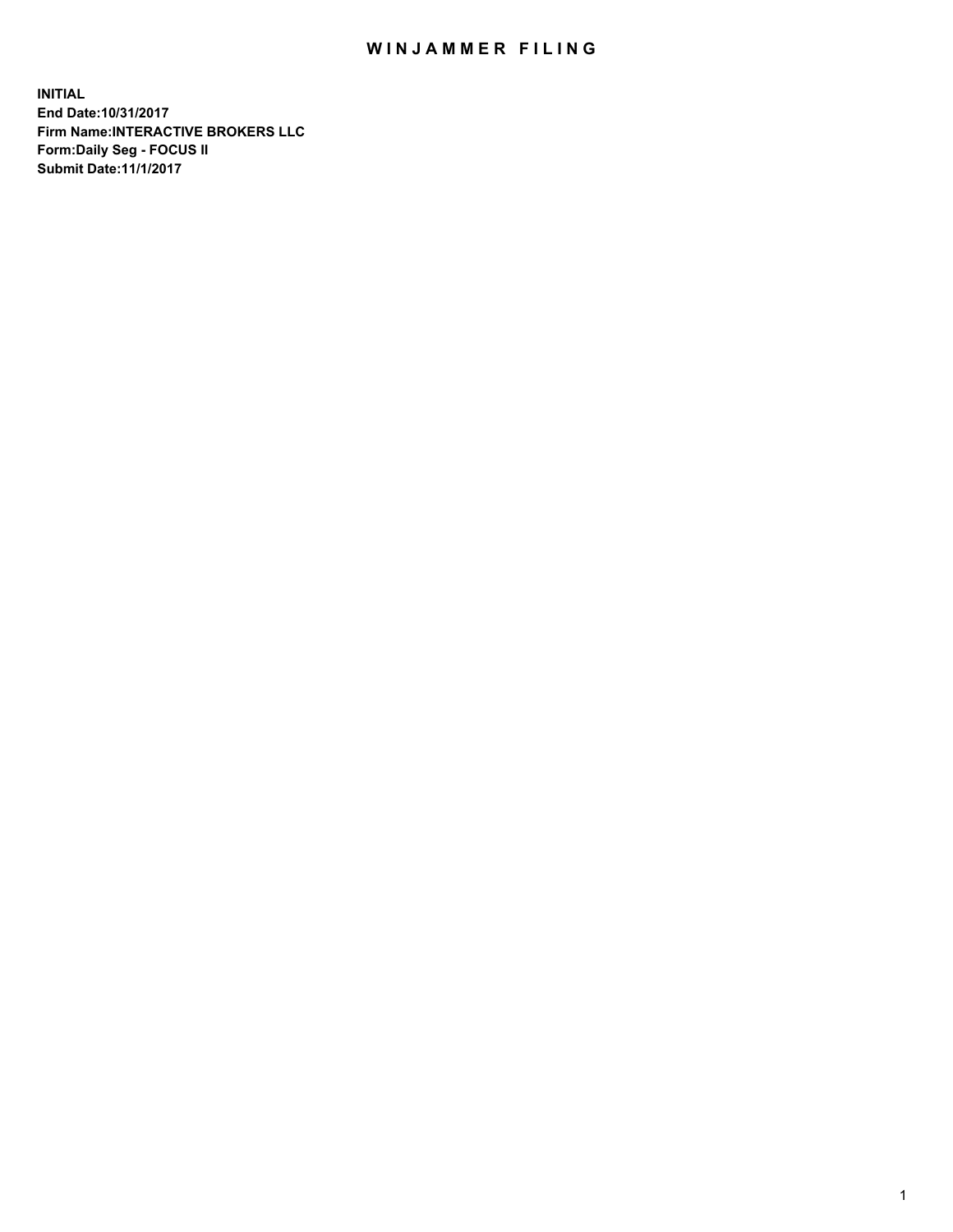## **INITIAL End Date:10/31/2017 Firm Name:INTERACTIVE BROKERS LLC Form:Daily Seg - FOCUS II Submit Date:11/1/2017 Daily Segregation - Cover Page**

| Name of Company<br><b>Contact Name</b><br><b>Contact Phone Number</b><br><b>Contact Email Address</b>                                                                                                                                                                                                                          | <b>INTERACTIVE BROKERS LLC</b><br><b>James Menicucci</b><br>203-618-8085<br>jmenicucci@interactivebrokers.c<br>om |
|--------------------------------------------------------------------------------------------------------------------------------------------------------------------------------------------------------------------------------------------------------------------------------------------------------------------------------|-------------------------------------------------------------------------------------------------------------------|
| FCM's Customer Segregated Funds Residual Interest Target (choose one):<br>a. Minimum dollar amount: ; or<br>b. Minimum percentage of customer segregated funds required:% ; or<br>c. Dollar amount range between: and; or<br>d. Percentage range of customer segregated funds required between:% and%.                         | $\overline{\mathbf{0}}$<br>0<br><u>155,000,000 245,000,000</u><br><u>00</u>                                       |
| FCM's Customer Secured Amount Funds Residual Interest Target (choose one):<br>a. Minimum dollar amount: ; or<br>b. Minimum percentage of customer secured funds required:%; or<br>c. Dollar amount range between: and; or<br>d. Percentage range of customer secured funds required between:% and%.                            | $\overline{\mathbf{0}}$<br>$\overline{\mathbf{0}}$<br>80,000,000 120,000,000<br>00                                |
| FCM's Cleared Swaps Customer Collateral Residual Interest Target (choose one):<br>a. Minimum dollar amount: ; or<br>b. Minimum percentage of cleared swaps customer collateral required:% ; or<br>c. Dollar amount range between: and; or<br>d. Percentage range of cleared swaps customer collateral required between:% and%. | $\underline{\mathbf{0}}$<br>$\underline{\mathbf{0}}$<br>0 <sub>0</sub><br>0 <sub>0</sub>                          |

Attach supporting documents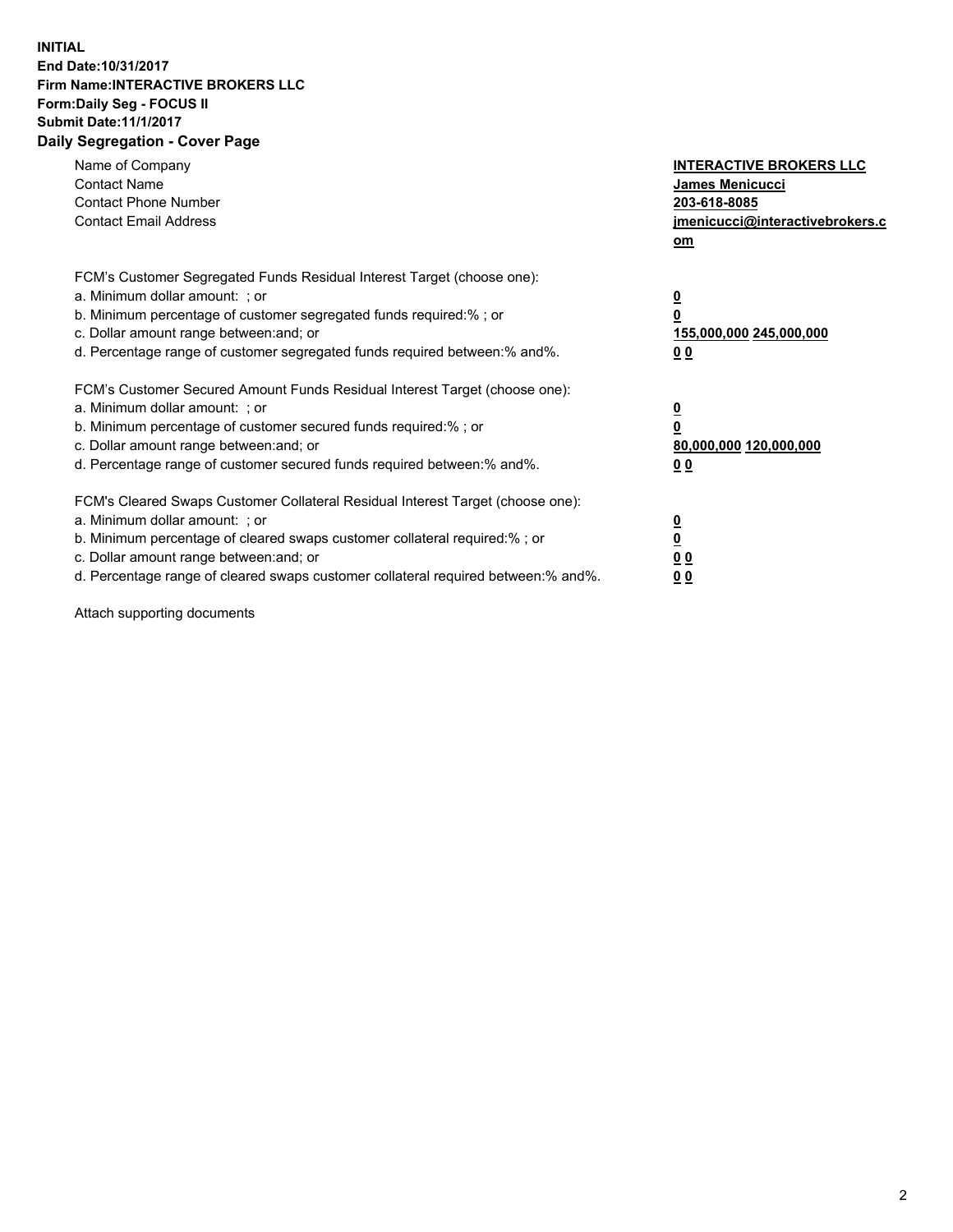## **INITIAL End Date:10/31/2017 Firm Name:INTERACTIVE BROKERS LLC Form:Daily Seg - FOCUS II Submit Date:11/1/2017 Daily Segregation - Secured Amounts**

|     | Daily Jegregation - Jeculed Aniounts                                                                       |                                  |
|-----|------------------------------------------------------------------------------------------------------------|----------------------------------|
|     | Foreign Futures and Foreign Options Secured Amounts                                                        |                                  |
|     | Amount required to be set aside pursuant to law, rule or regulation of a foreign                           | $0$ [7305]                       |
|     | government or a rule of a self-regulatory organization authorized thereunder                               |                                  |
| 1.  | Net ledger balance - Foreign Futures and Foreign Option Trading - All Customers                            |                                  |
|     | A. Cash                                                                                                    | 428,623,463 [7315]               |
|     | B. Securities (at market)                                                                                  | 0 [7317]                         |
| 2.  | Net unrealized profit (loss) in open futures contracts traded on a foreign board of trade                  | 8,420,334 [7325]                 |
| 3.  | Exchange traded options                                                                                    |                                  |
|     | a. Market value of open option contracts purchased on a foreign board of trade                             | <b>15,877</b> [7335]             |
|     | b. Market value of open contracts granted (sold) on a foreign board of trade                               | <b>40,015</b> [7337]             |
| 4.  | Net equity (deficit) (add lines 1. 2. and 3.)                                                              | 437,019,659 [7345]               |
| 5.  | Account liquidating to a deficit and account with a debit balances - gross amount                          | 2,391 [7351]                     |
|     | Less: amount offset by customer owned securities                                                           | 0 [7352] 2,391 [7354]            |
| 6.  | Amount required to be set aside as the secured amount - Net Liquidating Equity                             | 437,022,050 [7355]               |
|     | Method (add lines 4 and 5)                                                                                 |                                  |
| 7.  | Greater of amount required to be set aside pursuant to foreign jurisdiction (above) or line                | 437,022,050 [7360]               |
|     | 6.                                                                                                         |                                  |
|     | FUNDS DEPOSITED IN SEPARATE REGULATION 30.7 ACCOUNTS                                                       |                                  |
| 1.  | Cash in banks                                                                                              |                                  |
|     | A. Banks located in the United States                                                                      | 128,016,830 [7500]               |
|     | B. Other banks qualified under Regulation 30.7                                                             | 0 [7520] 128,016,830 [7530]      |
| 2.  | Securities                                                                                                 |                                  |
|     | A. In safekeeping with banks located in the United States                                                  | 340,642,740 [7540]               |
|     | B. In safekeeping with other banks qualified under Regulation 30.7                                         | 0 [7560] 340,642,740 [7570]      |
| 3.  | Equities with registered futures commission merchants                                                      |                                  |
|     | A. Cash                                                                                                    | $0$ [7580]                       |
|     | <b>B.</b> Securities                                                                                       | $0$ [7590]                       |
|     | C. Unrealized gain (loss) on open futures contracts                                                        | $0$ [7600]                       |
|     | D. Value of long option contracts                                                                          | $0$ [7610]                       |
|     | E. Value of short option contracts                                                                         | 0 [7615] 0 [7620]                |
| 4.  | Amounts held by clearing organizations of foreign boards of trade                                          |                                  |
|     | A. Cash                                                                                                    | $0$ [7640]                       |
|     | <b>B.</b> Securities                                                                                       | $0$ [7650]                       |
|     | C. Amount due to (from) clearing organization - daily variation                                            | $0$ [7660]                       |
|     | D. Value of long option contracts                                                                          | $0$ [7670]                       |
|     | E. Value of short option contracts                                                                         | 0 [7675] 0 [7680]                |
| 5.  | Amounts held by members of foreign boards of trade                                                         |                                  |
|     | A. Cash                                                                                                    | 90,438,966 [7700]                |
|     | <b>B.</b> Securities                                                                                       | $0$ [7710]                       |
|     | C. Unrealized gain (loss) on open futures contracts                                                        | 2,008,310 [7720]                 |
|     | D. Value of long option contracts                                                                          | 15,877 [7730]                    |
|     | E. Value of short option contracts                                                                         | -40,015 [7735] 92,423,138 [7740] |
| 6.  | Amounts with other depositories designated by a foreign board of trade                                     | 0 [7760]                         |
| 7.  | Segregated funds on hand                                                                                   | $0$ [7765]                       |
| 8.  | Total funds in separate section 30.7 accounts                                                              | 561,082,708 [7770]               |
| 9.  | Excess (deficiency) Set Aside for Secured Amount (subtract line 7 Secured Statement<br>Page 1 from Line 8) | 124,060,658 [7380]               |
| 10. | Management Target Amount for Excess funds in separate section 30.7 accounts                                | 80,000,000 [7780]                |
| 11. | Excess (deficiency) funds in separate 30.7 accounts over (under) Management Target                         | 44,060,658 [7785]                |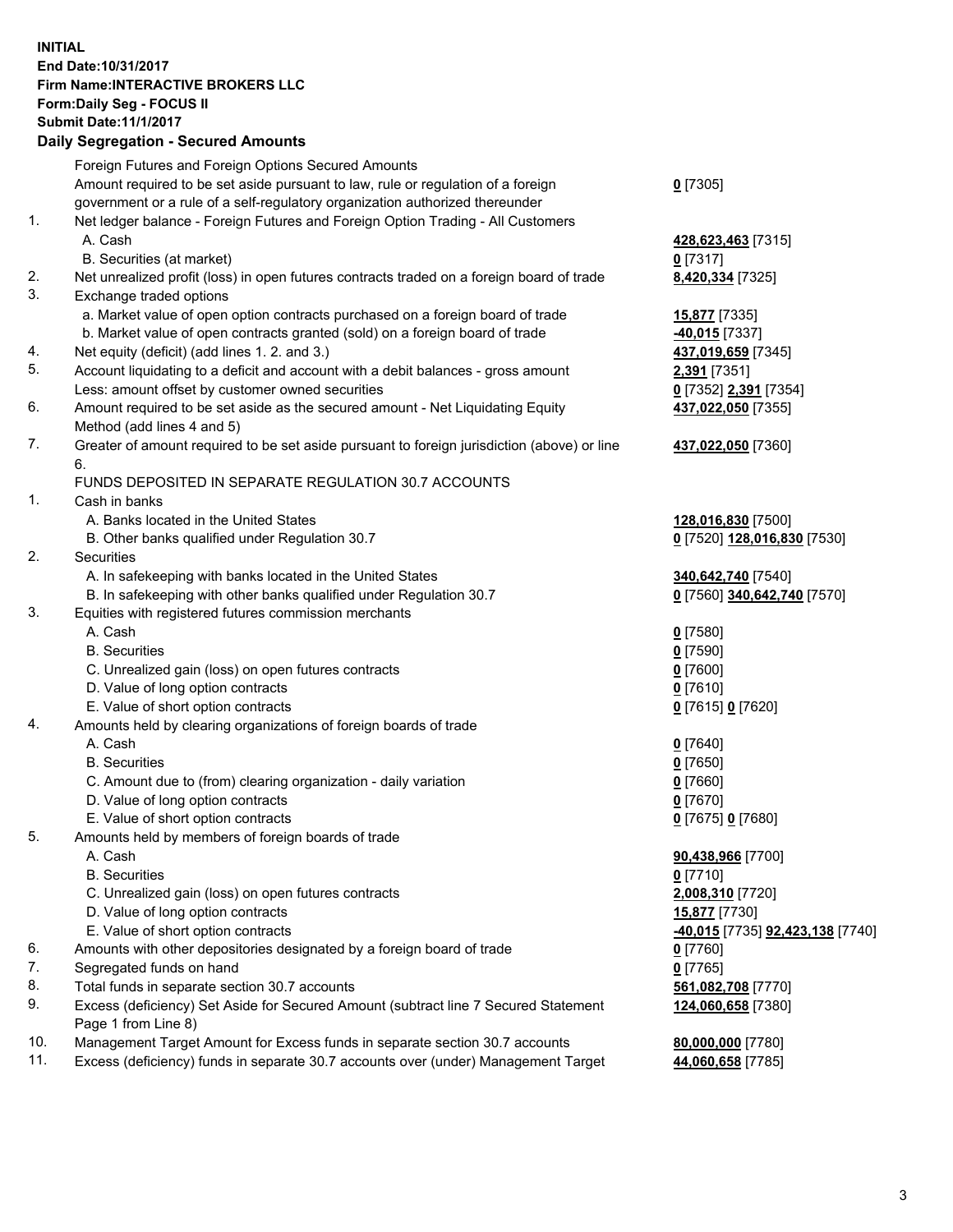**INITIAL End Date:10/31/2017 Firm Name:INTERACTIVE BROKERS LLC Form:Daily Seg - FOCUS II Submit Date:11/1/2017 Daily Segregation - Segregation Statement** SEGREGATION REQUIREMENTS(Section 4d(2) of the CEAct) 1. Net ledger balance A. Cash **4,709,119,688** [7010] B. Securities (at market) **0** [7020] 2. Net unrealized profit (loss) in open futures contracts traded on a contract market **-133,827,946** [7030] 3. Exchange traded options A. Add market value of open option contracts purchased on a contract market **132,720,507** [7032] B. Deduct market value of open option contracts granted (sold) on a contract market **-247,565,310** [7033] 4. Net equity (deficit) (add lines 1, 2 and 3) **4,460,446,939** [7040] 5. Accounts liquidating to a deficit and accounts with debit balances - gross amount **206,039** [7045] Less: amount offset by customer securities **0** [7047] **206,039** [7050] 6. Amount required to be segregated (add lines 4 and 5) **4,460,652,978** [7060] FUNDS IN SEGREGATED ACCOUNTS 7. Deposited in segregated funds bank accounts A. Cash **1,077,872,344** [7070] B. Securities representing investments of customers' funds (at market) **2,318,220,630** [7080] C. Securities held for particular customers or option customers in lieu of cash (at market) **0** [7090] 8. Margins on deposit with derivatives clearing organizations of contract markets A. Cash **18,888,617** [7100] B. Securities representing investments of customers' funds (at market) **1,368,712,304** [7110] C. Securities held for particular customers or option customers in lieu of cash (at market) **0** [7120] 9. Net settlement from (to) derivatives clearing organizations of contract markets **2,763,609** [7130] 10. Exchange traded options A. Value of open long option contracts **132,640,359** [7132] B. Value of open short option contracts **-247,482,357** [7133] 11. Net equities with other FCMs A. Net liquidating equity **0** [7140] B. Securities representing investments of customers' funds (at market) **0** [7160] C. Securities held for particular customers or option customers in lieu of cash (at market) **0** [7170] 12. Segregated funds on hand **0** [7150] 13. Total amount in segregation (add lines 7 through 12) **4,671,615,506** [7180] 14. Excess (deficiency) funds in segregation (subtract line 6 from line 13) **210,962,528** [7190] 15. Management Target Amount for Excess funds in segregation **155,000,000** [7194] **55,962,528** [7198]

16. Excess (deficiency) funds in segregation over (under) Management Target Amount Excess